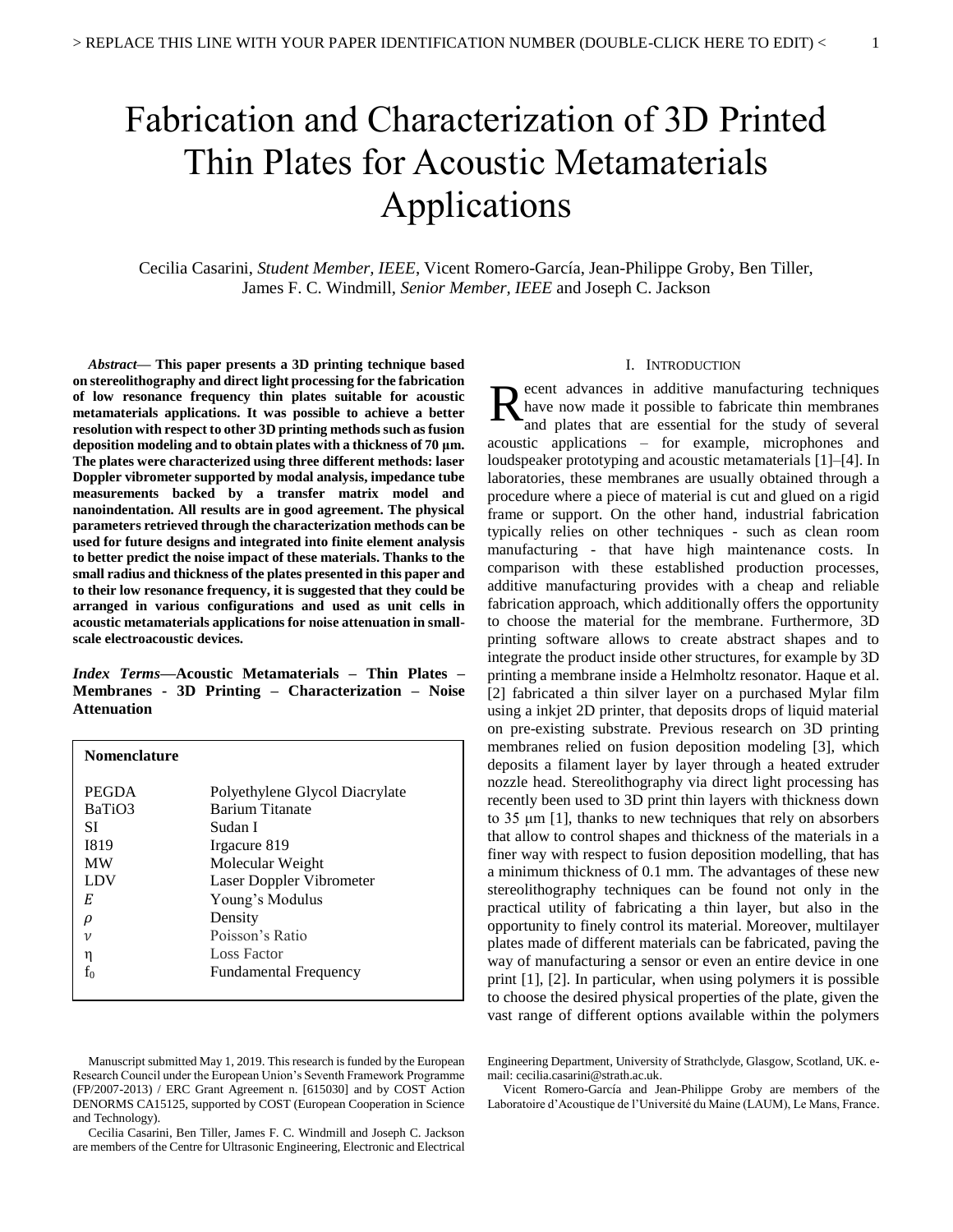realm [1], [5]. In this work, polymer-based thin low-frequency circular acoustic plates are fabricated using stereolithography and experimentally characterized via three different techniques.

Although the fabrication technique described in this paper could be useful for many different applications based on membranes and plates, e.g. in microphones manufacturing [1] and non-destructive evaluation [6], the design presented here is specifically tailored to noise control through acoustic metamaterials. Plate-type acoustic metamaterials, originally proposed by Yang et al. [7]–[9], present a new and promising solution to the problem of low-frequency noise attenuation. Their small thickness and light weight could make them more desirable, for certain applications, than traditional materials used for noise control. Plates with or without a mass attached present a region of negative effective density with high sound transmission loss between the first and the second resonance, when backed with a rigid cavity, while plates suspended on an open support – as the ones presented in this paper – show this behavior in the frequency band preceding the first mode [10]– [16]. Thin membranes and plates can be used as unit cells in acoustic metamaterials presenting different configurations. For example Yang et al. [9] arranged them in in a panel, Sui et al. [16] sandwiched the membranes between honeycomb panels and Naify et al. [17] built stacked membranes arrays. The thin plate presented in this paper could be arranged in any of the configurations described above. Furthermore, the fabrication technique presented here provides the opportunity to directly 3D print and integrate the plates inside other complex unit cells such as Helmholtz resonators and pipes to broaden their band gap. Being able to control the thickness, radius and material properties of the plates through additive manufacturing allows to choose the best combination of parameters to match a specific frequency range to be attenuated, while respecting the dimension constraints of a specific application. For example, in this paper the goal is to fabricate thin plates that could be included in small-scale devices, such as headphones and smart speakers, and at the same time having a low resonance frequency. Therefore, a polymer that had a low Young's modulus with respect to other materials used in previous work [4] was selected. The 3D printing technique here developed made it possible to fabricate layers 70 μm thick. The chosen materials allowed to obtain a small-scale thin plate with a low resonance frequency.

Characterization is a crucial step in the production process to predict the acoustic behavior of a device at the design stage. This is particularly true for 3D printing applications, where the physical quantities of the materials change throughout the polymerization process. A good estimate of properties such as Young's modulus, Poisson's ratio, density and loss factor is very important to design more complicated devices that include these plates and to predict their acoustic impact before fabrication using finite element analysis or other modeling techniques. In the following sections the fabrication process used to 3D print the plates is first described in detail, then, three different characterization methods are introduced. Laser Doppler vibrometer is used to show that the 3D printed layer presents the typical modes of vibration found in circular plates and membranes. Impedance tube measurements assessed by the transfer matrix modeling approach are employed to retrieve the main physical parameters such as Young's modulus, density, Poisson's ratio and loss factor, and to obtain the acoustic coefficients, namely absorption, transmission and reflection. Finally, nanoindentation together with scanning electron microscopy give further insight on the properties of the plate. Future work and potential industrial applications are outlined in the Conclusion section.

# II. MATERIALS AND METHODS

# *A. Plates Fabrication*

This section firstly presents the design choices in terms of geometry and materials and secondly describes in detail the thin plate fabrication steps. An Asiga Pico Plus 27 (Sidney, Australia) with a pixel image resolution of 27 by 27 μm, and a minimum build layer thickness of 1 μm was used to 3D print the samples. A circular shape was selected for the plate, since the analytical model of circular membranes and thin plates is well known and also due to previous research based on cylindrical Helmholtz resonators [4] that could be integrated with thin plates in future work. A hollow cylinder 1 mm in height and with 1 mm thick walls was also designed to support the plate. The 3D printer build plate size is 33.49 x 20.99 x 76 mm and the outer diameters of the support and plate were set at 20 mm, which is the maximum diameter. Therefore, the effective diameter of the membrane was 15 mm. There are two main reasons for selecting the maximum possible diameter. Firstly, in order to characterize the plate with an impedance tube, the diameter should be as large as possible, given the standard dimension of the tube, in this case having a 30 mm diameter. Secondly, since the resonance of a thin plate is inversely proportional to the square of its radius, a larger diameter would result in a lower frequency, as required for noise applications.

As shown in Figure 1, two different samples were fabricated. The first sample had as main component polyethylene glycol diacrylate 250 (PEGDA 250) and the second polyethylene glycol diacrylate 700 (PEGDA 700). The numbers 250 and 700 represent the molecular weights (MW) of the two different types of PEGDA. In particular, PEGDA 700 was preferred for this work as it is characterized by a lower Young's modulus than PEGDA 250 and hence a lower resonance frequency, that could match and attenuate lower frequencies. BaTiO3 nanopowder with a 500 nm diameter average particle size, purchased from US-NANO, was added to the resin with a 50% weight with respect to PEGDA when fabricating the plate. BaTiO3 main function was to scatter the light in a uniform way on the horizontal plane, to obtain a flat plate, since previous attempts that did not include BaTiO3 resulted in a curved plate. It is important to notice that by adding BaTiO3 to the resin, a piezoelectric material can be obtained [1] and it could be used as such in future implementation of this work. Irgacure 819 (I819) was added to both mixtures as a photoinitiator with a 1% weight with respect to PEGDA and 0.1 % Sudan I (SI) was added as absorber to better control the amount of light that could contribute to the polymerization of the resin. These chemicals were purchased from Sigma Aldrich. While the resin described above was used to print the thin plate, the support material was made of PEGDA 250, 0.1% Sudan I and 1%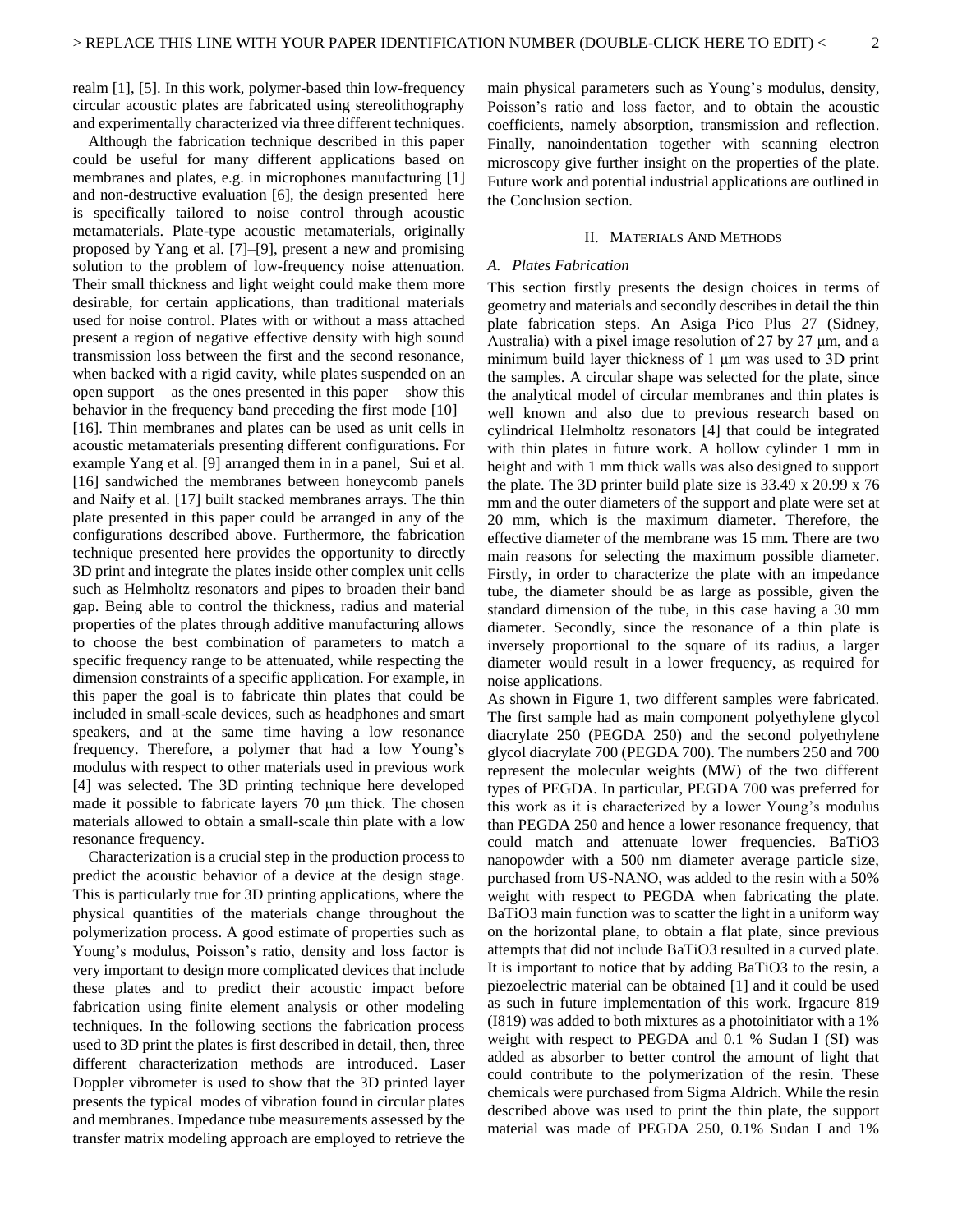Irgacure 819. The exposure time to light contributes to determining the thickness of the membrane [18] and different exposure times between 0.5 second and 9 seconds where tried for different materials as reported in [4]. Since the Asiga 3D printer software does not allow to change the exposure time to light or other parameters while the print has started, the chosen exposure time of 5 seconds was of a duration that allowed to print both the materials of the support and the materials of the membrane.

The first step in the fabrication process, as shown in Figure 2, consisted in mixing the chemicals to obtain the resin for the thin plate and the resin for the support. The two resins were then independently mixed for 2 minutes using Thinky ARE 250 planetary mixer (INTERTRONICS) and then sonicated for 15 minutes. The CAD design was then uploaded into the Asiga Composer 3D Printing Software and automatically sliced into 101 layers, each 10 μm thick. The Layers 1 to 100 corresponded to the support and layer 101 to the thin plate. The resin for the support was then poured into the build tray and the 3D printing process was started. The support and the plate were printed in one piece, by pausing the 3D printer in correspondence to the layer before the plate, i.e. layer 100, leaving the 3D printed PEGDA part attached to the build platform to keep the right calibration. After cleaning the part on the build platform with isopropyl alcohol (IPA), the liquid resin in the build tray was changed to the resin of the thin plate and the last layer was fabricated. It is important to notice that, while the chosen layer thickness is 10 μm, when printing on a void the final thickness is determined by the intensity of light, the absorption coefficient of the fluid and the exposure time to light [18]. With commercial resins, even when the build layer thickness was set to 10 μm or less, the plates resulted to be 1 mm thick. As shown in Figure 3, when adding SI to the resin to reduce the amount of light, it was instead possible to finely control the resolution and to obtain a thickness down to 35 μm [1], [4]. In this case, the fabricated plate had a thickness of 70 μm, which was measured using a digital micrometer. Panel (a) of Figure 3 shows the 3D printing process of the support first 100 layers. When the last layer is fabricated (panel (b)), the part of fluid that polymerizes underneath the air cavity expands beyond the expected position in the z axis, resulting in a thicker membrane. When SI is added to the resin (panel (c)), the polymerization process can be finely controlled, and the last layer corresponds to the selected thickness.



Fig. 1. 3D printed plates front **(left)** and back **(right)**.



Fig. 2. Diagram representing the 3D printing process step by step.



Fig. 3. The first 100 layers of the sample, i.e. the empty cylindrical support, are first 3D printed thanks to the projection of the UV light according to the selected geometry and to the consequent polymerization of the liquid material contained in the build tray **(a)**. When no SUDAN I is added to the liquid resin, the last layer, i.e., the plate, polymerizes beyond its defined thickness, expanding in the void inside the support **(b)**. Adding SUDAN I allows to better control the amount of light absorbed by the resin and to 3D print a plate with the correct thickness **(c)**.

# *B. Characterization Using Laser Doppler Vibrometer*

A Polytec 3D scanning laser Doppler vibrometer (LDV) was used to perform the first characterization of the modes and fundamental resonance of the plates under test. Each sample was fixed to a glass support, and a loudspeaker (ESS Heil Air-Motion Transformer) was used to create a sweep between 100 and 20000 Hz. The vibration of the plate was mapped by 289 scanning points. The Polytec software was used to analyze the results and plot the vibration modes of the plate under test.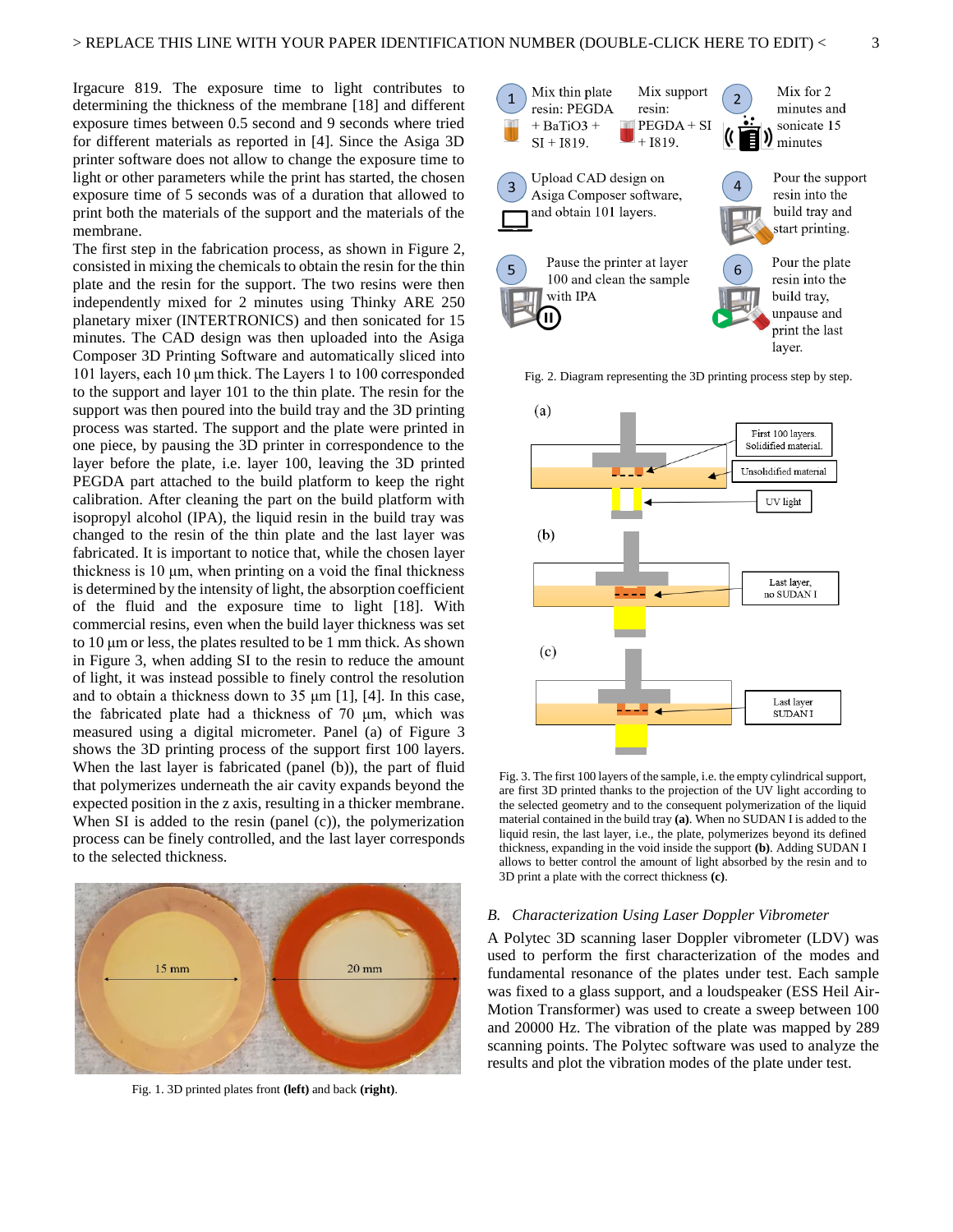

Fig. 4. Experimental setup used during data acquisition with a Polytec laser Doppler vibrometer (LDV). The vibration modes of the sample were excited acoustically though a sine sweep.

# *C. Transfer Matrix Model and Characterization Using Impedance Tube*

To acoustically characterize the plates, a 30 mm in diameter impedance tube (CTTM, Le Mans, France) represented in Figure 5 and shown in Figure 6 (a) was used to experimentally measure the transmission, reflection and absorption coefficients. A brass sample holder shown in Figure 6 (b) and (c) to be inserted into the tube was also fabricated. The sample holder consists of two hollow cylinders, the first one having a cavity where the plate sample can be fit. Four joints extrude from the second cylinder and secure the connection with the first cylinder that presents four matched hollows. The plate is inserted into the first cylinder and then the second cylinder is connected and simply secured. The system was modeled through a transfer matrix approach [19]. The parameters assumed in the model were then optimized by fitting the measurements results into the model [20].



Fig. 5. Scheme of the system modeled through the transfer matrix method. As in the experiments, the impedance tube contains a sample holder that supports the plate.

As shown in Figure 5, the system to be modeled consisted of the plate with thickness  $h$ , the sample holder modeled as two air cylinders of length  $l_1$  and  $l_2$  on both sides of the plate and their end corrections. The sample holder is modeled as a circular tube and its wave number  $k_t$  and the impedance  $Z_t$  are derived as in [21]. Therefore, the transfer matrix

$$
T = \begin{pmatrix} T_{11} & T_{12} \\ T_{21} & T_{22} \end{pmatrix}
$$
, as discussed in [19], [22], is equal to:  

$$
T = M_{endcorr} M_{tube1} M_{mem} M_{tube2} M_{endcorr},
$$
(1)

where  $M_{endcorr}$  is the transfer matrix of the end correction  $\Delta$ *l*[23]:

$$
M_{endcorr} = \begin{pmatrix} 1 & iZ_t k_t \Delta l \\ 0 & 1 \end{pmatrix}.
$$
 (2)

 $M_{tube}$  is the transfer matrix of the sample holder on the left (j  $= 1$ ) and right (j = 2) sides of the plate [24]:

$$
M_{tubej} = \begin{pmatrix} cos(k_t l_j) & iZ_t sin(k_t l_j) \\ \frac{isin(k_t l_j)}{z_t} & cos(k_t l_j) \end{pmatrix}.
$$
 (3)

$$
M_{mem} = \begin{pmatrix} 1 & Z_m \\ 0 & 1 \end{pmatrix},\tag{4}
$$

where  $Z_m$  is the acoustic impedance of the thin plate [25]:

$$
Z_m = -i\omega m \cdot \frac{I_1(k_m a)J_0(k_m a) + (J_1 k_m a)I_0(k_m a)}{I_1(k_m a)J_2(k_m a) - J_1(k_m a)I_2(k_m a)}\tag{5}
$$

 $k_m$  is derived in [25]  $\alpha$  is the radius of the plate,  $J_n$  and  $I_n$  are respectively regular and modified Bessel's functions of the first kind of order  $n$  and  $m$  is the mass of the plate. The wave number of the plate  $k_m$  is equal to [25]:

$$
k_m^2 = 2\pi f \sqrt{\frac{\rho n m^{12(1-\nu^2)}}{Eh^3}},\tag{6}
$$

where  $\rho_m'' = \rho_m h$  is the surface mass density of the plate with mass density  $\rho_m = \frac{m}{sh}$  $\frac{m}{\delta h}$ , where *m* is the mass of the plate and *S* its cross-section. The resonance frequency  $f_0$  is given in terms of the the Young's Modulus  $E$ , Poisson's Ratio  $\nu$  and loss factor  $\eta$  and the geometry by [26]:

$$
f_0 = 0.4694 \frac{h}{a^2} \sqrt{\frac{E}{\rho_m (1 - v^2)}}.
$$
\n(7)

Transmission, reflection and absorption coefficients can be retrieved from the total transfer matrix  $T$  according to [27], [28].



Fig. 6. Impedance tube used to measure the acoustic coefficients of the plate under test **(a)**. Open sample holder with plate inserted **(b)** and closed sample holder with plate **(c)**.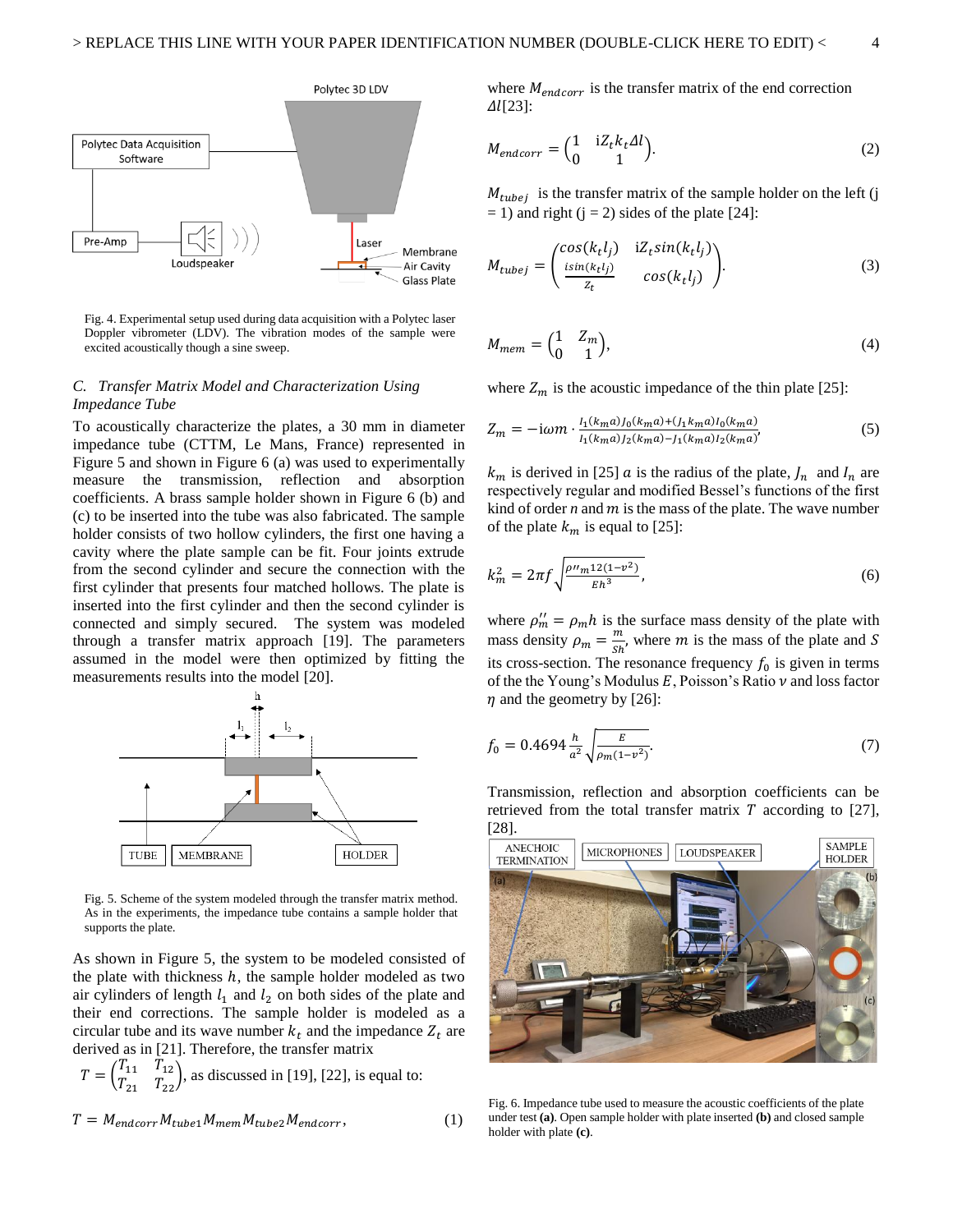The impedance tube used to measure the acoustic coefficients had four microphones, an anechoic termination on one side and a loudspeaker on the other termination, as illustrated in Figure 6 (a). A sine sweep between 20 Hz and 2500 Hz was used as input [29]. Each sample was measured 10 times to assess the repeatability of the measurements. The reflection, transmission and absorption coefficients were retrieved from the measurements [19], [28]. Then, the physical quantities, chosen to initialize the model, namely density, Poisson's ratio loss factor and Young's modulus, were optimized to fit the experiments.

#### *D. Characterization Using Nanoindentation*

In order to compare different characterization methods and to determine which one is most suitable for this kind of samples, a 3D nanoindenter was also used to retrieve the Young's modulus of the plate. The 3D printed plate was cut and just a small sample of it was used during this process. A Berkovich tip made of single crystalline diamond was used for nanoindentation and a IBIS software retrieved the Young's Modulus of the materials. The values of the reduced elastic modulus were determined using the method of Oliver and Pharr [30]. The Young's modulus was then obtained from the reduced Elastic modulus assuming a Poisson's ratio of 0.35. To better understand if this characterization process was compatible with the 3D printed plate, a scanning electron microscope was used to obtain a detailed image of the sample and to analyze the distribution of BaTiO3 and PEGDA particles.

#### III. RESULTS

# *A. Laser Doppler Vibrometer Results*

The measurements obtained using laser Doppler vibrometer method showed that the 3D printed samples presented in this paper behave as thin plates. Two models exist in the literature to predict the modes of vibration of circular thin layers. The model of a membrane considers a thin layer only dependent on tension, while the model of the plate is only dependent on stiffness. Furthermore, a membrane resonance frequency is inversely proportional to its thickness, while a plate is directly proportional to it [26]. While fabricating the samples, it become clear that a thicker sample had a higher resonance frequency and therefore a thin plate model was chosen (see Eq. 7). As shown in Figure 7a for PEGDA 250 and in Figure 7b for PEGDA 700, it can be clearly seen that the plates present several modes of vibration, both radial and circular modes. It is possible to predict the frequency of the modes of vibration of a circular plate as reported in  $[26]$ , where modes  $(1,1)$  and  $(0,2)$ are predicted to be respectively 2.091 and 3.909 times higher than mode (0,1). The 3D printed plates present all the modes of vibrations predicted by [26] and their frequencies are in good agreement with those predicted in the literature.

Table I shows the average resonance frequency for the two types of PEGDA samples. These values were useful while modeling the plates with the transfer matrix method, as they were used as initial guess to initiate the optimization procedure to retrieve the other parameters.



Figure 7. Modes (0,1), (1,1), (0,2), (0,3) for the PEGDA 250 sample **(a)**. Modes (0,1), (1,1), (0,2), (1,2) for the PEGDA 700 sample **(b)**.

| <b>TABLEI</b>                    |
|----------------------------------|
| <b>MATERIAL PROPERTIES - LDV</b> |

| Symbol     | Quantity                      | PEGDA<br>250 | <b>PEGDA</b><br>700 |
|------------|-------------------------------|--------------|---------------------|
| $f_0(0,1)$ | Fundamental<br>frequency (Hz) | 940          | 400                 |
| (1,1)      | First radial mode<br>(Hz)     | 1500         | 1070                |
| (0,2)      | First circular mode<br>(Hz)   | 2300         | 1530                |

Values of fundamental frequency and first circular and radial modes for samples of PEGDA 250 and PEGDA 700 having a 15 mm diameter.

# *B. Impedance Tube Results*

The transmission and reflection coefficients were first retrieved through impedance tube measurements and are represented respectively by the solid magenta and green lines in Figure 8 for PEGDA 250 (a) and 700 (b). The same coefficients together with absorption were then retrieved using the transfer matrix model and initialized using the values given by laser Doppler vibrometer for the resonance frequency and by vendors data sheets and literature values for density, Young's modulus, Poisson's ratio and loss factor. To minimize the difference between transmission, reflection and absorption coefficients obtained experimentally with those obtained analytically, the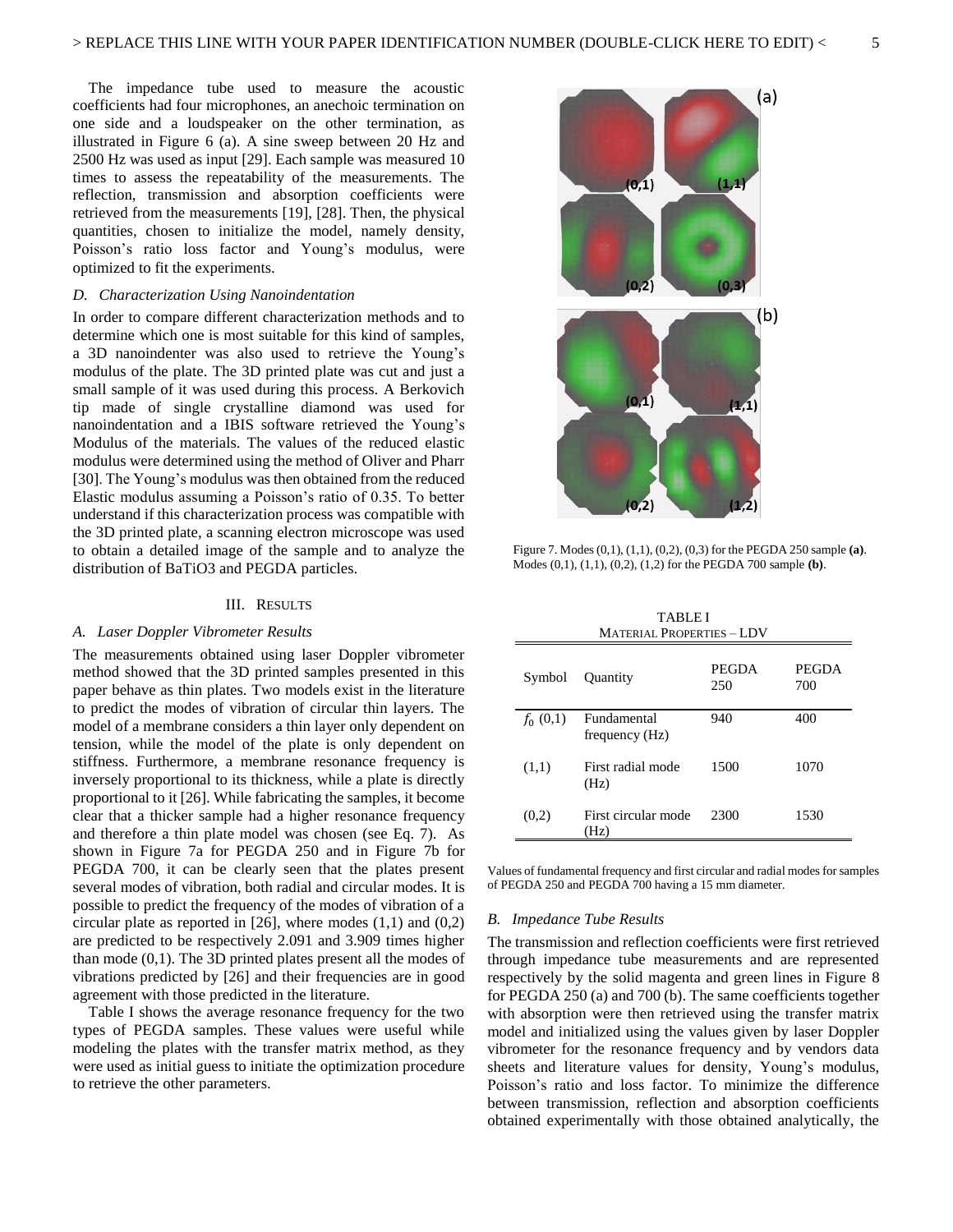TABLE II

| <b>MATERIAL PROPERTIES - IMPEDANCE TUBE</b> |                                      |                     |                     |  |
|---------------------------------------------|--------------------------------------|---------------------|---------------------|--|
| Symbol                                      | <b>Ouantity</b>                      | <b>PEGDA</b><br>250 | <b>PEGDA</b><br>700 |  |
| Е                                           | Young's Modulus (GPa)                | 3.04                | 0.67                |  |
| ρ                                           | Density $(kg/m^3)$                   | 1730                | 2170                |  |
| η                                           | Loss                                 | 0.070               | 0.075               |  |
| $\boldsymbol{\nu}$                          | Poisson's Ratio                      | 0.35                | 0.35                |  |
| fo                                          | <b>Fundamental Frequency</b><br>(Hz) | 827                 | 346                 |  |

Properties of the materials used to 3D print the plates as retrieved by using the transfer matrix approach and optimization with the impedance tube measurements.



Fig. 8. Transmission, reflection and absorption coefficients represented by the dotted lines correspond to the parameters retrieved with the optimized transfer matrix model. The solid lines show reflection and transmission coefficients measured through the impedance tube and normalized to the input signal. PEGDA 250 values are shown in graph **(a)** and PEGDA 700 in graph **(b)**.

values of density, Young's modulus, Poisson's ratio and loss factor assumed at the modeling stage where changed iteratively during an optimization process, until the modeled coefficients graph in Figure 8 fit into the graph representing the experimental coefficients. Therefore, the density, Young's modulus, Poisson's ratio and loss factor parameters retrieved in this section result from the process of minimization of the difference between experimental coefficients obtained through measurements in the impedance tube and theoretical transmission, reflection and absorption coefficients modeled with the transfer matrix approach. Through this inverse method it was therefore possible to obtain the values of Young's modulus, density, Poisson's ratio, loss factor and fundamental frequency listed in Table II. The differences between the values of fundamental frequency given by laser vibrometer and the impedance tube approach might be due to the differences in samples preparation. In the first case, the plate is in the free field and its support is glued to a piece of glass. Hence, a tiny volume of air is created between the plate and the support. In the second case, there is no enclosed volume of air underneath the plate, which is in a tube instead than the free field. The values retrieved through LDV measurements should therefore be used just as initial values for our model and to show the presence of the modes in the plates. Figure 8 shows that the plates fabricated in this work would be suitable for acoustic metamaterials applications. In fact, both kinds of samples show a high reflection coefficient hence low transmission before the first mode of resonance, which corresponds to a region of negative effective density [16], [31], [32].

## *C. Nanoindentation Results*

Nanoindentation measurements were gathered on both top and bottom sides of the samples. By looking at Figure 9, it can be seen that the particles distribution is different on the two sides of the plate. The bottom side tends to contain more BaTiO3 particles than the top side. Therefore, two different values for the Young's Modulus of both PEGDA 250 and PEGDA 700 samples were retrieved, as outlined in Table III. This nonhomogeneous distribution of particles in the plate can possibly explain the different values of Young's modulus given by nanoindentation and retrieved through impedance tube measurements. Since the tip used for nanoindentation is small in comparison to the dimension of the particles of PEGDA and BaTiO3 in the plate, it can be inferred that, for this specific type of plates, impedance tube measurements are more reliable than nanoindentation. Moreover, the sample required for nanoindentation must be small and cut from the support, hence possibly eliminating the small stress that the plate could have received while being attached to the support during the 3D printing process. This sample preparation process could cause a modification of the physical properties of the plate. Therefore, in future designs containing these plates, the results from impedance tube measurements will be preferred when modeling the system.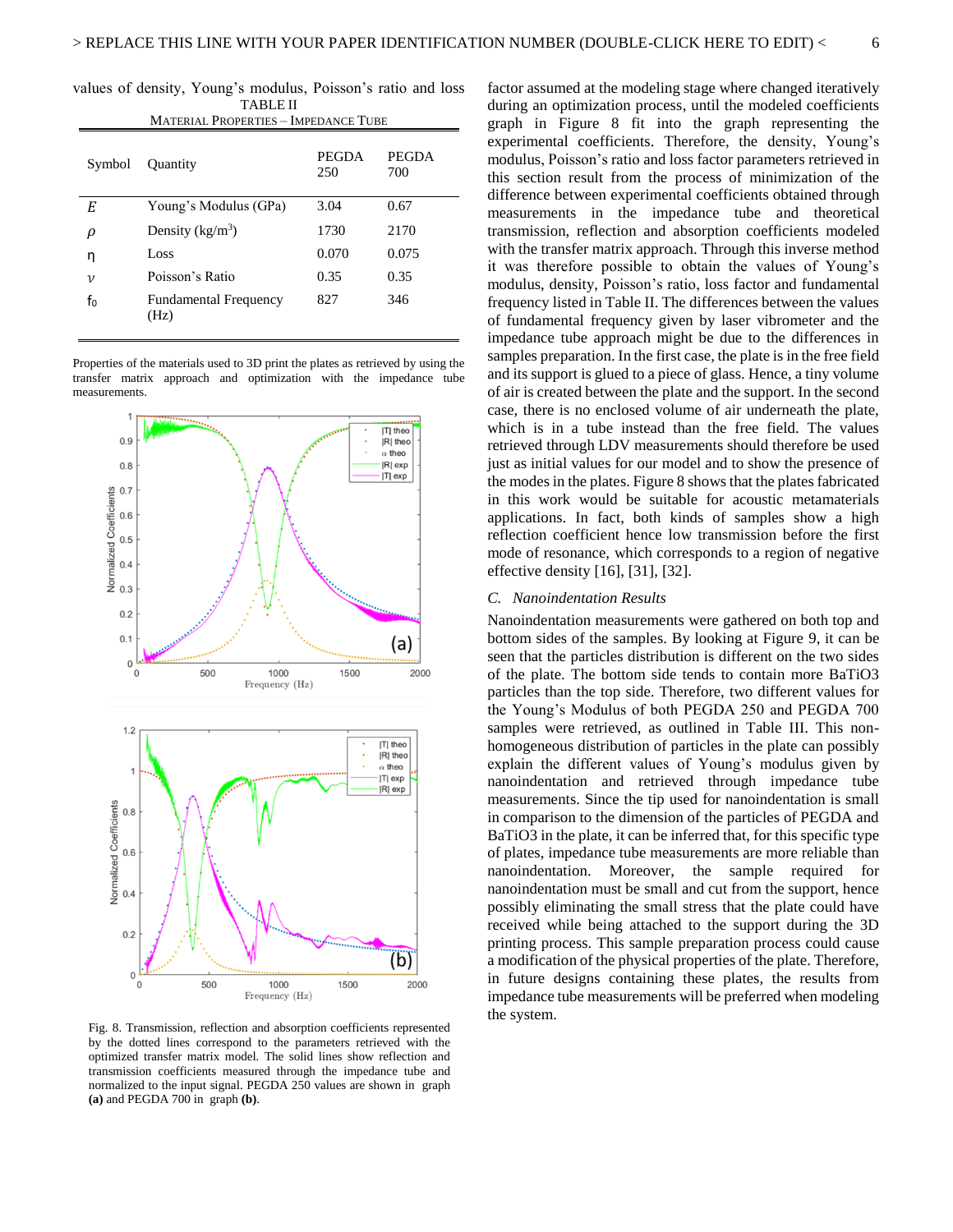

Fig. 9. Cross-section of the PEGDA 250 sample used for nanoindentation and obtained with scanning electron microscope. It can be noticed that the top and bottom side contain different amounts of BaTiO3 and PEGDA particles.

| TABLE III                                    |                                 |                     |                     |  |  |  |
|----------------------------------------------|---------------------------------|---------------------|---------------------|--|--|--|
| <b>MATERIAL PROPERTIES - NANOINDENTATION</b> |                                 |                     |                     |  |  |  |
| Symbol                                       | Quantity                        | <b>PEGDA</b><br>250 | <b>PEGDA</b><br>700 |  |  |  |
| E                                            | Young's Modulus<br>(GPa) Top    | 0.30                | 0.062               |  |  |  |
| E                                            | Young's Modulus<br>(GPa) Bottom | 0.12                | 0.059               |  |  |  |

Young's modulus of PEGDA 250 and PEGDA 700 obtained through nanoindentation measurements. Both top and bottom of the samples have been measured because of non-homogeneous distribution of BaTiO3 in the sample, as highlighted by scanning electron microscopy.

# IV. CONCLUSION

Thin flat plates were successfully 3D printed using innovative stereolithography techniques based on direct light processing. Thanks to these new techniques it was possible to carefully choose suitable materials and engineer a thin plate that could be used to attenuate low frequencies for example in road traffic, engine or aircraft noise. Recently this goal has been achieved by exploiting active noise cancellation in headphones, and in the future acoustic metamaterials could be integrated in electroacoustic devices or inside cars and aircrafts to achieve a similar noise attenuation. Other frequency ranges can be attenuated by using different materials or thicker plates. Three different characterization techniques were used, namely laser Doppler vibrometer, nanoindentation and impedance tube with transfer matrix model to retrieve the physical quantities and parameters related to the plate under test. In particular, impedance tube measurements confirmed to be a suitable and complete technique for this kind of materials. Laser Doppler vibrometer was also very useful to quickly identify the vibration modes and it could be employed to retrieve the physical parameters if used in conjunction with a simulation technique such as finite element analysis. Nanoindentation was less

preferred, in that the tip is very small and could randomly sample a part of the plate where BaTiO3 is not present. The obtained physical parameters will be integrated in future designs where the plates will be incorporated in more complicated structures. The fabrication technique presented in this paper could be scaled to cover different frequency ranges and for larger structures, for example to attenuate noise in the field of aerospace and other transportation industries. Nevertheless, this specific design would be more suitable for small-scale applications, such as headphones, smart speakers and other electroacoustic devices.

#### ACKNOWLEDGMENT

The authors would like to thank Dr. Milovan Cardona for his help in performing nanoindentation and in using the scanning electron microscope at the University of Strathclyde Biomedical Engineering Department. This article is based upon work from COST Action DENORMS CA15125, supported by COST (European Cooperation in Science and Technology) and by the European Research Council under the European Union's Seventh Framework Programme (FP/2007-2013) / ERC Grant Agreement n. [615030].

#### **REFERENCES**

- [1] B. Tiller *et al.*, "Piezoelectric microphone via a digital light processing 3D printing process," *Mater. Des.*, vol. 165, p. 107593, 2019.
- [2] R. I. Haque, E. Ogam, P. Benaben, and X. Boddaert, "Inkjet-Printed Membrane for a Capacitive Acoustic Sensor: Development and Characterization Using Laser Vibrometer," *Sensors (Basel).*, vol. 17, no. 5, p. 1056, May 2017.
- [3] A. Leblanc and A. Lavie, "Three-dimensional-printed membranetype acoustic metamaterial for low frequency sound attenuation," *J. Acoust. Soc. Am.*, vol. 141, no. 6, pp. EL538–EL542, Jun. 2017.
- [4] C. Casarini, B. Tiller, C. Mineo, C. N. Macleod, J. F. C. Windmill, and J. C. Jackson, "Enhancing the Sound Absorption of Small-Scale 3-D Printed Acoustic Metamaterials Based on Helmholtz Resonators," *IEEE Sens. J.*, vol. 18, no. 19, pp. 7949–7955, 2018.
- [5] R. Domingo-Roca, J. C. Jackson, and J. F. C. Windmill, "3Dprinting polymer-based permanent magnets," *Mater. Des.*, vol. 153, pp. 120–128, 2018.
- [6] B. Zhu, B. P. Tiller, A. J. Walker, A. J. Mulholland, and J. F. C. Windmill, "'Pipe Organ' Inspired Air-Coupled Ultrasonic Transducers With Broader Bandwidth," *IEEE Trans. Ultrason. Ferroelectr. Freq. Control*, vol. 65, no. 10, pp. 1873–1881, 2018.
- [7] Z. Yang, J. Mei, M. Yang, N. H. Chan, and P. Sheng, "Membranetype acoustic metamaterial with negative dynamic mass," *Phys. Rev. Lett.*, 2008.
- [8] Z. Y. Yang, W. Wen, P. Sheng, "Sound attenuating structures," 7,395,898, 2008.
- [9] Z. Yang, H. M. Dai, N. H. Chan, G. C. Ma, and P. Sheng, "Acoustic metamaterial panels for sound attenuation in the 50-1000 Hz regime," *Appl. Phys. Lett.*, 2010.
- [10] S. H. Lee, C. M. Park, Y. M. Seo, Z. G. Wang, and C. K. Kim, "Acoustic metamaterial with negative density," *Phys. Lett. A*, vol. 373, no. 48, pp. 4464–4469, 2009.
- [11] S. Xiao, G. Ma, Y. Li, Z. Yang, and P. Sheng, "Active control of membrane-type acoustic metamaterial by electric field," *Appl. Phys. Lett.*, 2015.
- [12] C. J. Naify, C.-M. Chang, G. McKnight, and S. Nutt, "Transmission loss and dynamic response of membrane-type locally resonant acoustic metamaterials," *J. Appl. Phys.*, vol. 108, no. 11, p. 114905, Dec. 2010.
- [13] C. J. Naify, C.-M. Chang, G. McKnight, and S. Nutt, "Transmission loss of membrane-type acoustic metamaterials with coaxial ring masses," *J. Appl. Phys.*, vol. 110, no. 12, p. 124903, Dec. 2011.
- [14] C. J. Naify, C.-M. Chang, G. McKnight, F. Scheulen, and S. Nutt,